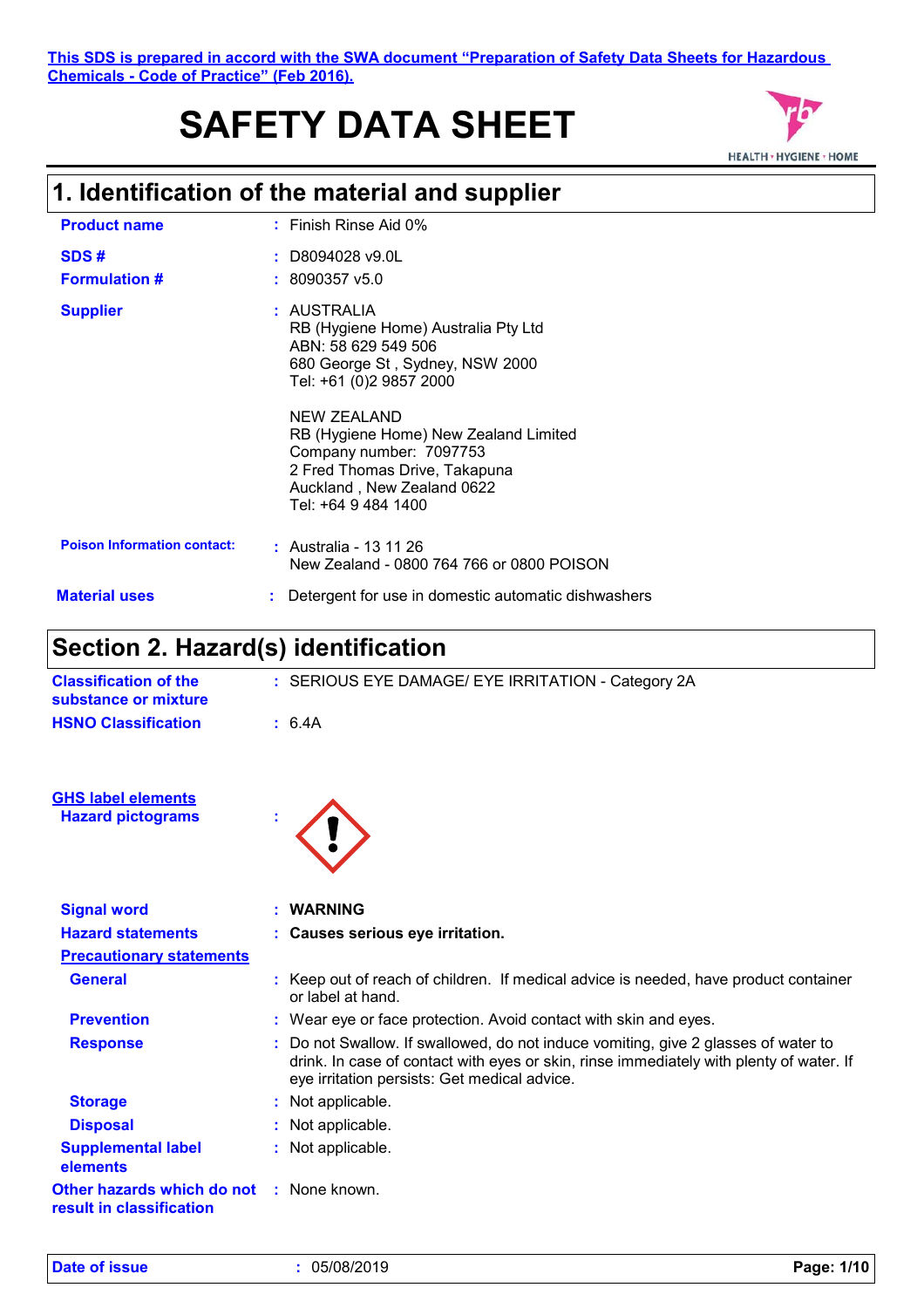### **Section 3. Composition and ingredient information**

**Substance/mixture :**

: Mixture

| <b>Ingredient name</b>                                         | $\%$ (w/w) | <b>CAS number</b> |
|----------------------------------------------------------------|------------|-------------------|
| Alcohols, C12-15-branched and linear, ethoxylated propoxylated | I≥10 - ≤30 | 120313-48-6       |
| l Citric acid                                                  | ∣≤3        | 77-92-9           |
| sodium p-cumenesulphonate                                      | ו≥ ≥       | 15763-76-5        |

 **Other Non-hazardous ingredients to 100%**

**Occupational exposure limits, if available, are listed in Section 8.**

### **Section 4. First aid measures**

| <b>Description of necessary first aid measures</b> |                                                                                                                                                                                                                                                                                                                                                                                                                                                                                                                                                                                                                                                                                                                                                                                                                              |  |
|----------------------------------------------------|------------------------------------------------------------------------------------------------------------------------------------------------------------------------------------------------------------------------------------------------------------------------------------------------------------------------------------------------------------------------------------------------------------------------------------------------------------------------------------------------------------------------------------------------------------------------------------------------------------------------------------------------------------------------------------------------------------------------------------------------------------------------------------------------------------------------------|--|
| Eye contact                                        | : Immediately flush eyes with plenty of water, occasionally lifting the upper and lower<br>eyelids. Check for and remove any contact lenses. Continue to rinse for at least 10<br>minutes. Get medical attention.                                                                                                                                                                                                                                                                                                                                                                                                                                                                                                                                                                                                            |  |
| <b>Inhalation</b>                                  | : Remove victim to fresh air and keep at rest in a position comfortable for breathing.<br>If not breathing, if breathing is irregular or if respiratory arrest occurs, provide<br>artificial respiration or oxygen by trained personnel. It may be dangerous to the<br>person providing aid to give mouth-to-mouth resuscitation. Get medical attention if<br>adverse health effects persist or are severe. If unconscious, place in recovery<br>position and get medical attention immediately. Maintain an open airway. Loosen<br>tight clothing such as a collar, tie, belt or waistband.                                                                                                                                                                                                                                 |  |
| <b>Skin contact</b>                                | : Flush contaminated skin with plenty of water. Remove contaminated clothing and<br>shoes. Get medical attention if symptoms occur. Wash clothing before reuse.<br>Clean shoes thoroughly before reuse.                                                                                                                                                                                                                                                                                                                                                                                                                                                                                                                                                                                                                      |  |
| <b>Ingestion</b>                                   | : Wash out mouth with water. Remove dentures if any. Remove victim to fresh air<br>and keep at rest in a position comfortable for breathing. If material has been<br>swallowed and the exposed person is conscious, give small quantities of water to<br>drink. Stop if the exposed person feels sick as vomiting may be dangerous. Do not<br>induce vomiting unless directed to do so by medical personnel. If vomiting occurs,<br>the head should be kept low so that vomit does not enter the lungs. Get medical<br>attention if adverse health effects persist or are severe. Never give anything by<br>mouth to an unconscious person. If unconscious, place in recovery position and get<br>medical attention immediately. Maintain an open airway. Loosen tight clothing such<br>as a collar, tie, belt or waistband. |  |

| <b>Most important symptoms/effects, acute and delayed</b> |                                                                                            |
|-----------------------------------------------------------|--------------------------------------------------------------------------------------------|
| <b>Potential acute health effects</b>                     |                                                                                            |
| Eye contact                                               | : Causes serious eye irritation.                                                           |
| <b>Inhalation</b>                                         | : No known significant effects or critical hazards.                                        |
| <b>Skin contact</b>                                       | : No known significant effects or critical hazards.                                        |
| <b>Ingestion</b>                                          | : No known significant effects or critical hazards.                                        |
| <b>Over-exposure signs/symptoms</b>                       |                                                                                            |
| Eye contact                                               | : Adverse symptoms may include the following:<br>pain or irritation<br>watering<br>redness |
| <b>Inhalation</b>                                         | : No specific data.                                                                        |
| <b>Skin contact</b>                                       | : No specific data.                                                                        |
| <b>Ingestion</b>                                          | : No specific data.                                                                        |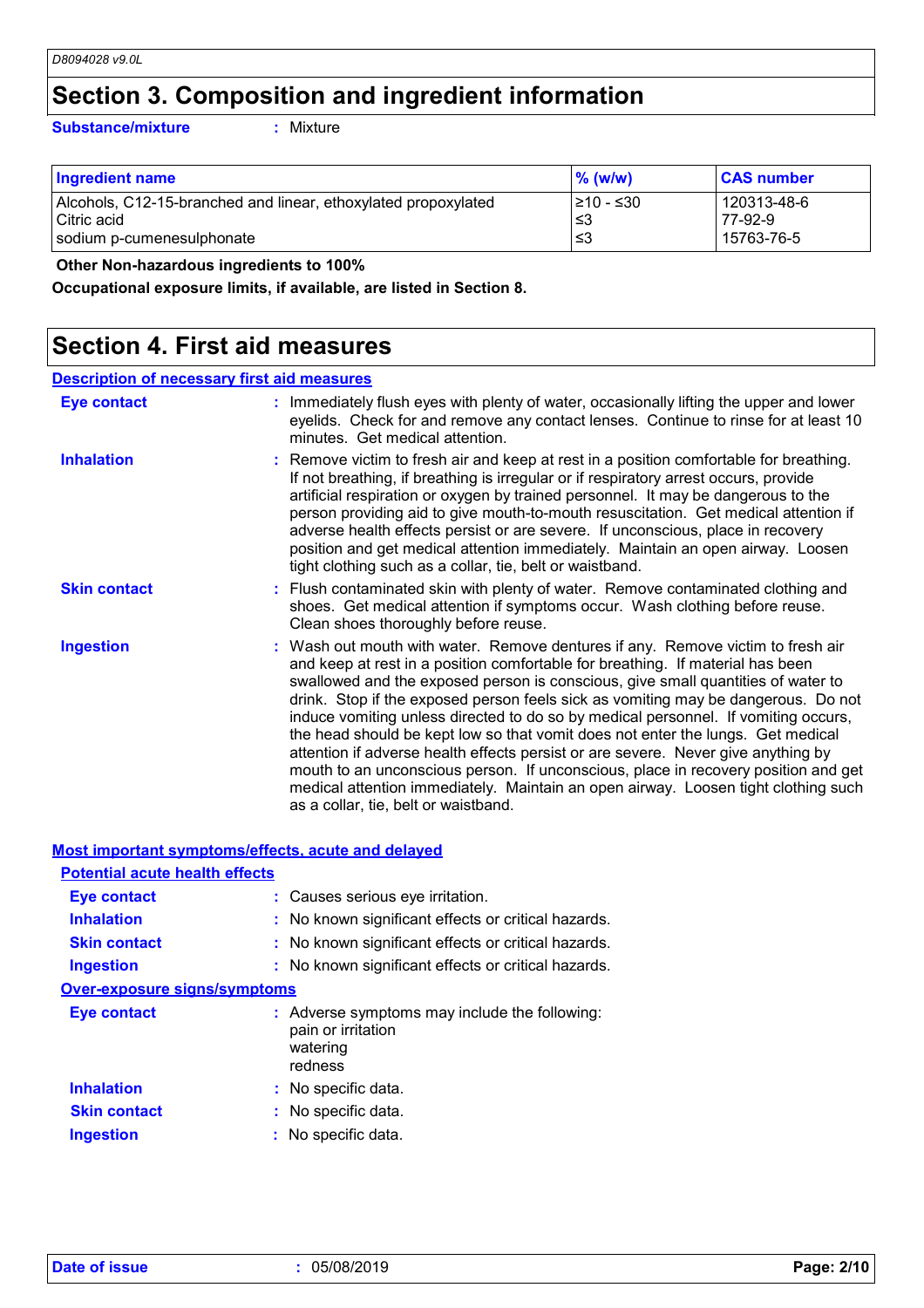# **Section 4. First aid measures**

|                                   | Indication of immediate medical attention and special treatment needed, if necessary                                                                                          |
|-----------------------------------|-------------------------------------------------------------------------------------------------------------------------------------------------------------------------------|
| <b>Notes to physician</b>         | : Treat symptomatically. Contact poison treatment specialist immediately if large<br>quantities have been ingested or inhaled.                                                |
| <b>Specific treatments</b>        | : No specific treatment.                                                                                                                                                      |
| <b>Protection of first-aiders</b> | : No action shall be taken involving any personal risk or without suitable training. It<br>may be dangerous to the person providing aid to give mouth-to-mouth resuscitation. |

**See toxicological information (Section 11)**

# **Section 5. Fire-fighting measures**

| <b>Extinguishing media</b>                             |                                                                                                                                                                                                     |
|--------------------------------------------------------|-----------------------------------------------------------------------------------------------------------------------------------------------------------------------------------------------------|
| <b>Suitable extinguishing</b><br>media                 | : Use an extinguishing agent suitable for the surrounding fire.                                                                                                                                     |
| <b>Unsuitable extinguishing</b><br>media               | : None known.                                                                                                                                                                                       |
| <b>Specific hazards arising</b><br>from the chemical   | : No specific fire or explosion hazard.                                                                                                                                                             |
| <b>Hazardous thermal</b><br>decomposition products     | : Decomposition products may include the following materials:<br>carbon dioxide<br>carbon monoxide<br>sulfur oxides<br>metal oxide/oxides                                                           |
| <b>Special protective actions</b><br>for fire-fighters | : Promptly isolate the scene by removing all persons from the vicinity of the incident if<br>there is a fire. No action shall be taken involving any personal risk or without<br>suitable training. |
| <b>Special protective actions</b><br>for fire-fighters | : Fire-fighters should wear appropriate protective equipment and self-contained<br>breathing apparatus (SCBA) with a full face-piece operated in positive pressure<br>mode.                         |

# **Section 6. Accidental release measures**

| <b>Personal precautions, protective equipment and emergency procedures</b> |  |                                                                                                                                                                                                                                                                                                                                                                                                                  |
|----------------------------------------------------------------------------|--|------------------------------------------------------------------------------------------------------------------------------------------------------------------------------------------------------------------------------------------------------------------------------------------------------------------------------------------------------------------------------------------------------------------|
| For non-emergency<br>personnel                                             |  | : No action shall be taken involving any personal risk or without suitable training.<br>Evacuate surrounding areas. Keep unnecessary and unprotected personnel from<br>entering. Do not touch or walk through spilled material. Avoid breathing vapor or<br>mist. Provide adequate ventilation. Wear appropriate respirator when ventilation is<br>inadequate. Put on appropriate personal protective equipment. |
|                                                                            |  | For emergency responders : If specialized clothing is required to deal with the spillage, take note of any<br>information in Section 8 on suitable and unsuitable materials. See also the<br>information in "For non-emergency personnel".                                                                                                                                                                       |
| <b>Environmental precautions</b>                                           |  | : Avoid dispersal of spilled material and runoff and contact with soil, waterways,<br>drains and sewers. Inform the relevant authorities if the product has caused<br>environmental pollution (sewers, waterways, soil or air).                                                                                                                                                                                  |
| <b>Methods and materials for containment and cleaning up</b>               |  |                                                                                                                                                                                                                                                                                                                                                                                                                  |
| <b>Small spill</b>                                                         |  | : Stop leak if without risk. Move containers from spill area. Dilute with water and mop<br>up if water-soluble. Alternatively, or if water-insoluble, absorb with an inert dry<br>material and place in an appropriate waste disposal container. Dispose of via a<br>licensed waste disposal contractor.                                                                                                         |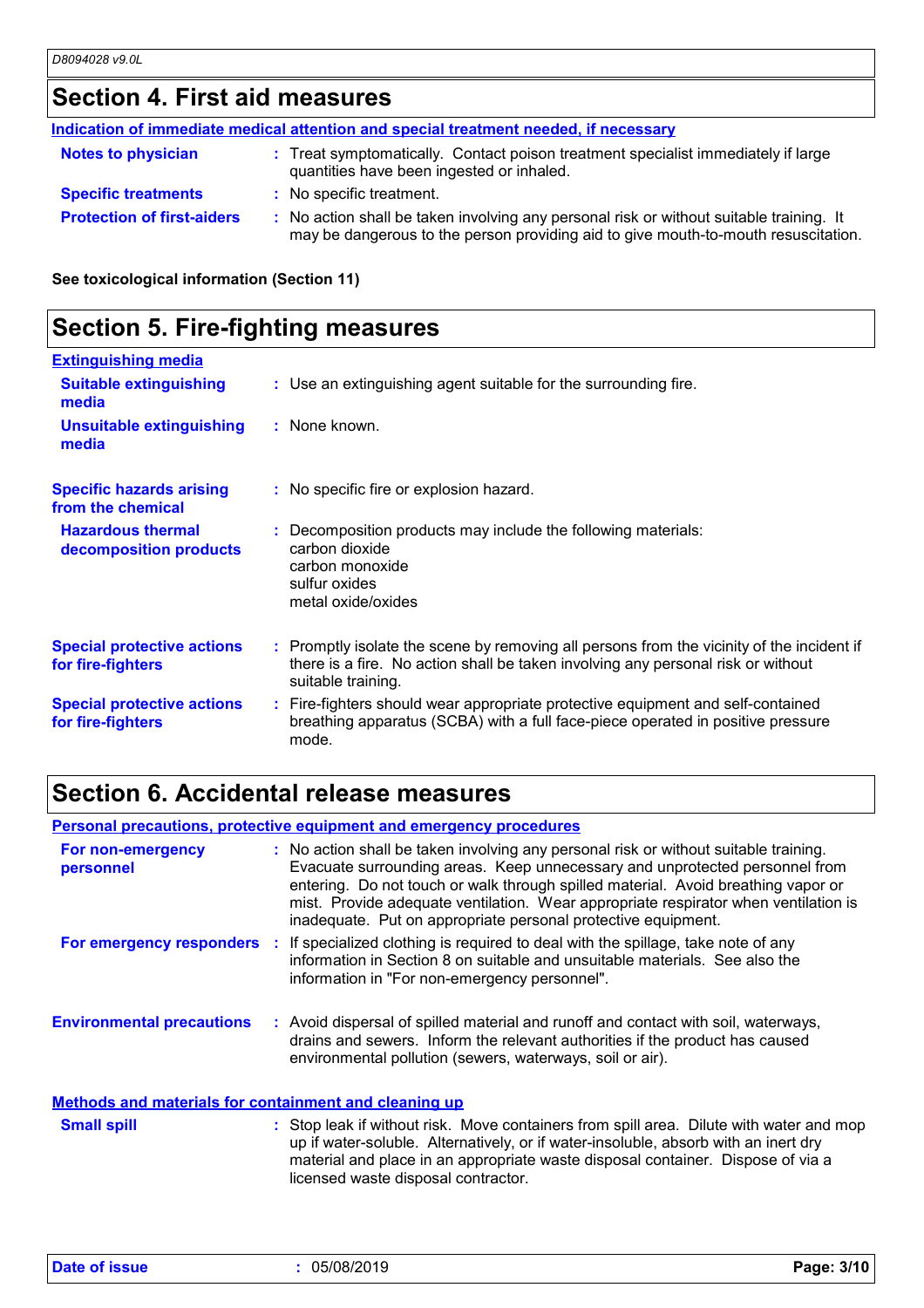# **Section 6. Accidental release measures**

| <b>Large spill</b> | : Stop leak if without risk. Move containers from spill area. Approach release from<br>upwind. Prevent entry into sewers, water courses, basements or confined areas.<br>Wash spillages into an effluent treatment plant or proceed as follows. Contain and<br>collect spillage with non-combustible, absorbent material e.g. sand, earth,<br>vermiculite or diatomaceous earth and place in container for disposal according to<br>local regulations (see Section 13). Dispose of via a licensed waste disposal<br>contractor. Contaminated absorbent material may pose the same hazard as the<br>spilled product. Note: see Section 1 for emergency contact information and Section<br>13 for waste disposal. |
|--------------------|-----------------------------------------------------------------------------------------------------------------------------------------------------------------------------------------------------------------------------------------------------------------------------------------------------------------------------------------------------------------------------------------------------------------------------------------------------------------------------------------------------------------------------------------------------------------------------------------------------------------------------------------------------------------------------------------------------------------|
|--------------------|-----------------------------------------------------------------------------------------------------------------------------------------------------------------------------------------------------------------------------------------------------------------------------------------------------------------------------------------------------------------------------------------------------------------------------------------------------------------------------------------------------------------------------------------------------------------------------------------------------------------------------------------------------------------------------------------------------------------|

**See Section 1 for emergency contact information. See Section 8 for information on appropriate personal protective equipment. See Section 13 for additional waste treatment information.**

### **Section 7. Handling and storage**

#### **Precautions for safe handling**

| <b>Protective measures</b>                                                       | : Put on appropriate personal protective equipment (see Section 8). Do not ingest.<br>Avoid contact with eyes, skin and clothing. Avoid breathing vapor or mist. Keep in<br>the original container or an approved alternative made from a compatible material,<br>kept tightly closed when not in use. Empty containers retain product residue and<br>can be hazardous. Do not reuse container.                                                                                                               |
|----------------------------------------------------------------------------------|---------------------------------------------------------------------------------------------------------------------------------------------------------------------------------------------------------------------------------------------------------------------------------------------------------------------------------------------------------------------------------------------------------------------------------------------------------------------------------------------------------------|
| <b>Advice on general</b><br>occupational hygiene                                 | : Eating, drinking and smoking should be prohibited in areas where this material is<br>handled, stored and processed. Workers should wash hands and face before<br>eating, drinking and smoking. Remove contaminated clothing and protective<br>equipment before entering eating areas. See also Section 8 for additional<br>information on hygiene measures.                                                                                                                                                 |
| <b>Conditions for safe storage,</b><br>including any<br><b>incompatibilities</b> | : Store in accordance with local regulations. Store in original container protected<br>from direct sunlight in a dry, cool and well-ventilated area, away from incompatible<br>materials (see Section 10) and food and drink. Keep container tightly closed and<br>sealed until ready for use. Containers that have been opened must be carefully<br>resealed and kept upright to prevent leakage. Do not store in unlabeled containers.<br>Use appropriate containment to avoid environmental contamination. |

### **Section 8. Exposure controls and personal protection**

#### **Control parameters**

#### **Australia**

### **Occupational exposure limits**

| Ingredient name | <b>Exposure limits</b>                                                                                                                                                                           |
|-----------------|--------------------------------------------------------------------------------------------------------------------------------------------------------------------------------------------------|
| Citric acid     | DFG MAC-values list (Germany, 7/2017).<br>PEAK: 4 mg/m <sup>3</sup> , 4 times per shift, 15 minutes. Form:<br>l inhalable fraction<br>TWA: 2 mg/m <sup>3</sup> 8 hours. Form: inhalable fraction |

**New Zealand**

**Occupational exposure limits : No exposure standard allocated.**

| <b>Appropriate engineering</b><br><b>controls</b> | : Good general ventilation should be sufficient to control worker exposure to airborne<br>contaminants.                                                                                                                                                                                                                         |
|---------------------------------------------------|---------------------------------------------------------------------------------------------------------------------------------------------------------------------------------------------------------------------------------------------------------------------------------------------------------------------------------|
| <b>Environmental exposure</b><br><b>controls</b>  | : Emissions from ventilation or work process equipment should be checked to ensure<br>they comply with the requirements of environmental protection legislation. In some<br>cases, fume scrubbers, filters or engineering modifications to the process<br>equipment will be necessary to reduce emissions to acceptable levels. |

#### **Individual protection measures**

**Date of issue :** 05/08/2019 **Page: 4/10**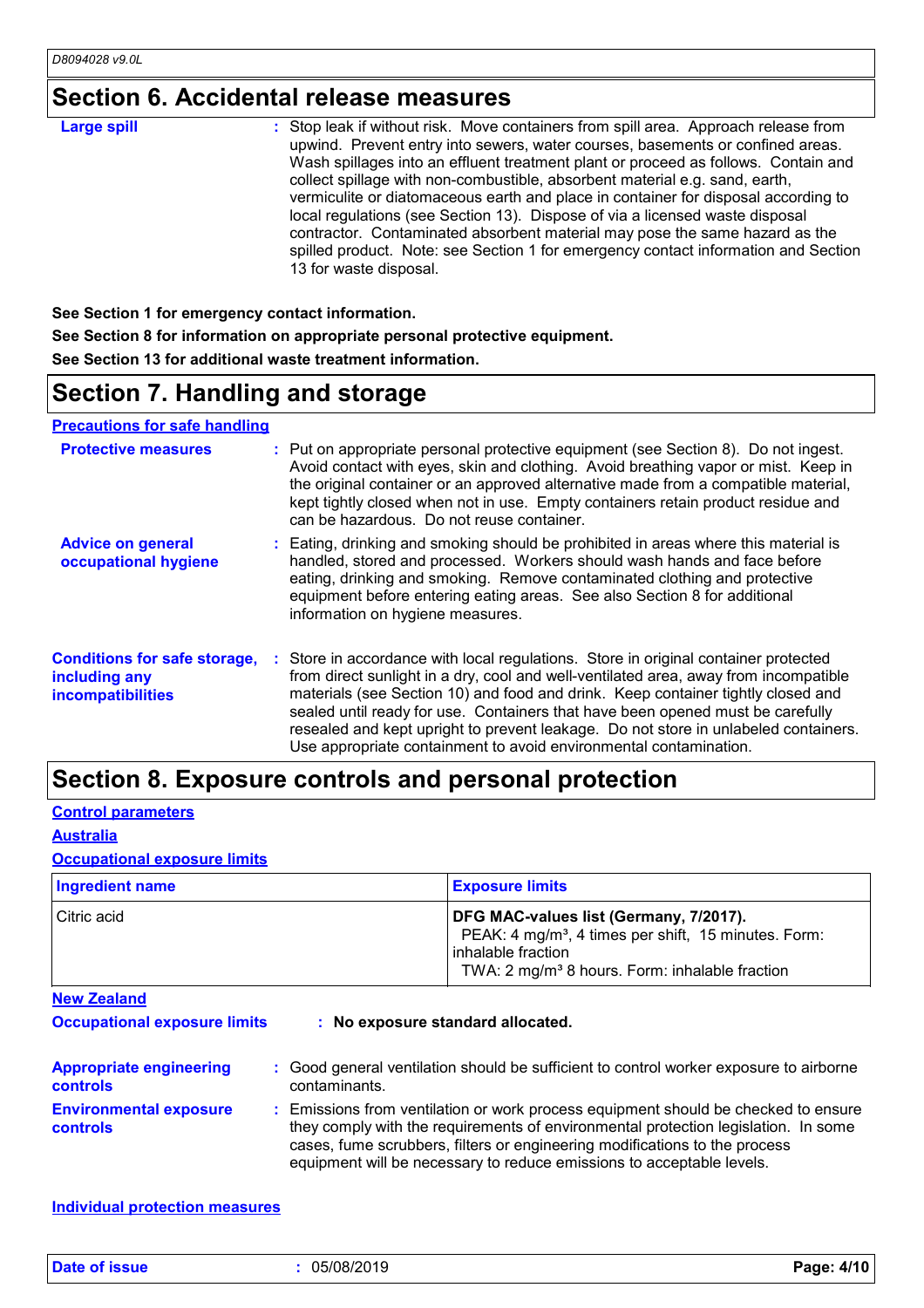# **Section 8. Exposure controls and personal protection**

| <b>Hygiene measures</b>       | : Wash hands, forearms and face thoroughly after handling chemical products, before<br>eating, smoking and using the lavatory and at the end of the working period.<br>Appropriate techniques should be used to remove potentially contaminated clothing.<br>Wash contaminated clothing before reusing. Ensure that eyewash stations and<br>safety showers are close to the workstation location.                        |
|-------------------------------|--------------------------------------------------------------------------------------------------------------------------------------------------------------------------------------------------------------------------------------------------------------------------------------------------------------------------------------------------------------------------------------------------------------------------|
| <b>Eye/face protection</b>    | Safety eyewear complying with an approved standard should be used when a risk<br>assessment indicates this is necessary to avoid exposure to liquid splashes, mists,<br>gases or dusts. If contact is possible, the following protection should be worn,<br>unless the assessment indicates a higher degree of protection: chemical splash<br>goggles.                                                                   |
| <b>Skin protection</b>        |                                                                                                                                                                                                                                                                                                                                                                                                                          |
| <b>Hand protection</b>        | : Considering the parameters specified by the glove manufacturer, check during use<br>that the gloves are still retaining their protective properties. It should be noted that<br>the time to breakthrough for any glove material may be different for different glove<br>manufacturers. In the case of mixtures, consisting of several substances, the<br>protection time of the gloves cannot be accurately estimated. |
| <b>Body protection</b>        | Personal protective equipment for the body should be selected based on the task<br>being performed and the risks involved and should be approved by a specialist<br>before handling this product.                                                                                                                                                                                                                        |
| <b>Other skin protection</b>  | Appropriate footwear and any additional skin protection measures should be<br>selected based on the task being performed and the risks involved and should be<br>approved by a specialist before handling this product.                                                                                                                                                                                                  |
| <b>Respiratory protection</b> | Based on the hazard and potential for exposure, select a respirator that meets the<br>appropriate standard or certification. Respirators must be used according to a<br>respiratory protection program to ensure proper fitting, training, and other important<br>aspects of use.                                                                                                                                        |

# **Section 9. Physical and chemical properties**

| <b>Appearance</b>                                      |                                                                      |
|--------------------------------------------------------|----------------------------------------------------------------------|
| <b>Physical state</b>                                  | $:$ Liquid.                                                          |
| Color                                                  | Colorless.                                                           |
| Odor                                                   | sligthly chemical                                                    |
| <b>Odor threshold</b>                                  | Not available.                                                       |
| <b>Melting point</b>                                   | : <0°C (<32°F)                                                       |
| <b>Boiling point</b>                                   | : >100°C (>212°F)                                                    |
| <b>Flash point</b>                                     | Closed cup: >93.3°C (>199.9°F)                                       |
| <b>Evaporation rate</b>                                | Not available.                                                       |
| <b>Flammability (solid, gas)</b>                       | Not available.                                                       |
| <b>Lower and upper explosive</b><br>(flammable) limits | Not available.                                                       |
| <b>Vapor pressure</b>                                  | Not available.                                                       |
| <b>Vapor density</b>                                   | Not available.                                                       |
| <b>Relative density</b>                                | Not available.                                                       |
| <b>Solubility</b>                                      | Easily soluble in the following materials: cold water and hot water. |
| <b>Solubility in water</b>                             | Not available.                                                       |
| <b>Partition coefficient: n-</b><br>octanol/water      | $:$ Not available.                                                   |
| <b>Auto-ignition temperature</b>                       | $:$ Not available.                                                   |
| <b>Decomposition temperature</b>                       | Not available.                                                       |
| <b>Viscosity</b>                                       | Not available.                                                       |
| Flow time (ISO 2431)                                   | Not available.                                                       |
| <b>Aerosol product</b>                                 |                                                                      |

**Date of issue :** 05/08/2019 **Page: 5/10**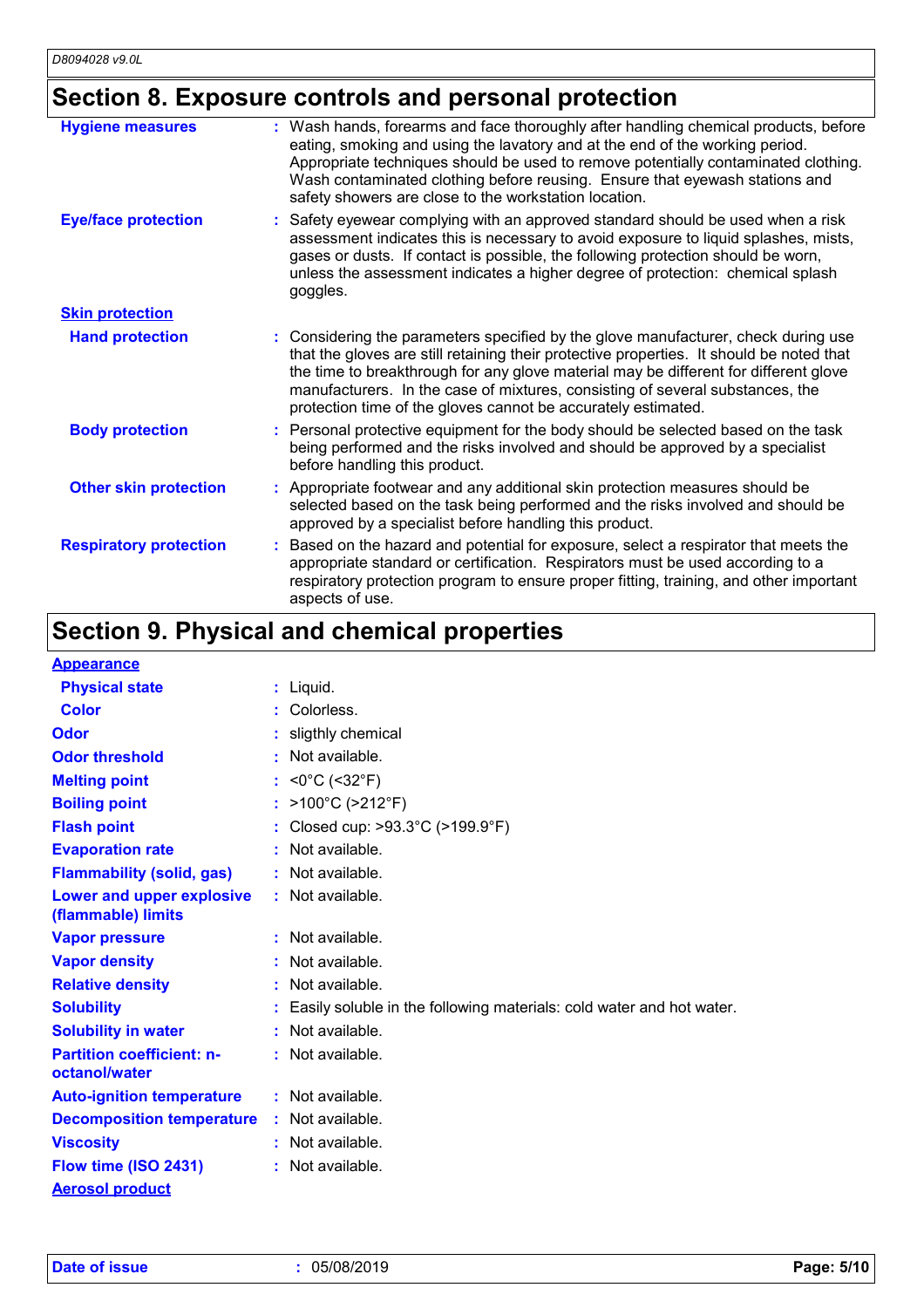# **Section 10. Stability and reactivity**

| <b>Reactivity</b>                            | : No specific test data related to reactivity available for this product or its ingredients.              |
|----------------------------------------------|-----------------------------------------------------------------------------------------------------------|
| <b>Chemical stability</b>                    | : The product is stable.                                                                                  |
| <b>Possibility of hazardous</b><br>reactions | : Under normal conditions of storage and use, hazardous reactions will not occur.                         |
| <b>Conditions to avoid</b>                   | : No specific data.                                                                                       |
| Incompatible materials                       | : No specific data.                                                                                       |
| <b>Hazardous decomposition</b><br>products   | : Under normal conditions of storage and use, hazardous decomposition products<br>should not be produced. |

### **Section 11. Toxicological information**

#### **Information on toxicological effects**

| <b>Acute toxicity</b>                                                |               |                |             |                 |
|----------------------------------------------------------------------|---------------|----------------|-------------|-----------------|
| <b>Product/ingredient name</b>                                       | <b>Result</b> | <b>Species</b> | <b>Dose</b> | <b>Exposure</b> |
| Alcohols, C12-15-branched<br>and linear, ethoxylated<br>propoxylated | LD50 Oral     | Rat            | 10000 mg/kg |                 |
| Citric acid                                                          | LD50 Oral     | Rat            | 11700 mg/kg |                 |

### **Conclusion/Summary :** Based on available data, the classification criteria are not met. **Irritation/Corrosion**

| <b>Product/ingredient name</b>                     | <b>Result</b>                                                       | <b>Species</b> | <b>Score</b> | <b>Exposure</b>                          | <b>Observation</b> |
|----------------------------------------------------|---------------------------------------------------------------------|----------------|--------------|------------------------------------------|--------------------|
| Citric acid                                        | Eyes - Severe irritant                                              | Rabbit         |              | 24 hours 750                             |                    |
|                                                    | Skin - Mild irritant                                                | Rabbit         |              | Micrograms<br>24 hours 500<br>milligrams |                    |
| <b>Conclusion/Summary</b>                          |                                                                     |                |              |                                          |                    |
| <b>Skin</b>                                        | : Based on available data, the classification criteria are not met. |                |              |                                          |                    |
| <b>Eyes</b>                                        | Based on Calculation method: Causes serious eye irritation.         |                |              |                                          |                    |
| <b>Respiratory</b>                                 | : Based on available data, the classification criteria are not met. |                |              |                                          |                    |
| <b>Sensitization</b>                               |                                                                     |                |              |                                          |                    |
| Not available.                                     |                                                                     |                |              |                                          |                    |
| <b>Conclusion/Summary</b>                          |                                                                     |                |              |                                          |                    |
| <b>Skin</b>                                        | : Based on available data, the classification criteria are not met. |                |              |                                          |                    |
| <b>Respiratory</b>                                 | : Based on available data, the classification criteria are not met. |                |              |                                          |                    |
| <b>Mutagenicity</b>                                |                                                                     |                |              |                                          |                    |
| Not available.                                     |                                                                     |                |              |                                          |                    |
| <b>Conclusion/Summary</b>                          | : Based on available data, the classification criteria are not met. |                |              |                                          |                    |
| <b>Carcinogen</b>                                  |                                                                     |                |              |                                          |                    |
| Not available.                                     |                                                                     |                |              |                                          |                    |
| <b>Conclusion/Summary</b>                          | : Based on available data, the classification criteria are not met. |                |              |                                          |                    |
| <b>Reproduction toxicity</b>                       |                                                                     |                |              |                                          |                    |
| Not available.                                     |                                                                     |                |              |                                          |                    |
|                                                    |                                                                     |                |              |                                          |                    |
| <b>Conclusion/Summary</b><br><b>Teratogenicity</b> | : Based on available data, the classification criteria are not met. |                |              |                                          |                    |
| <b>Date of issue</b>                               | : 05/08/2019                                                        |                |              |                                          | Page: 6/10         |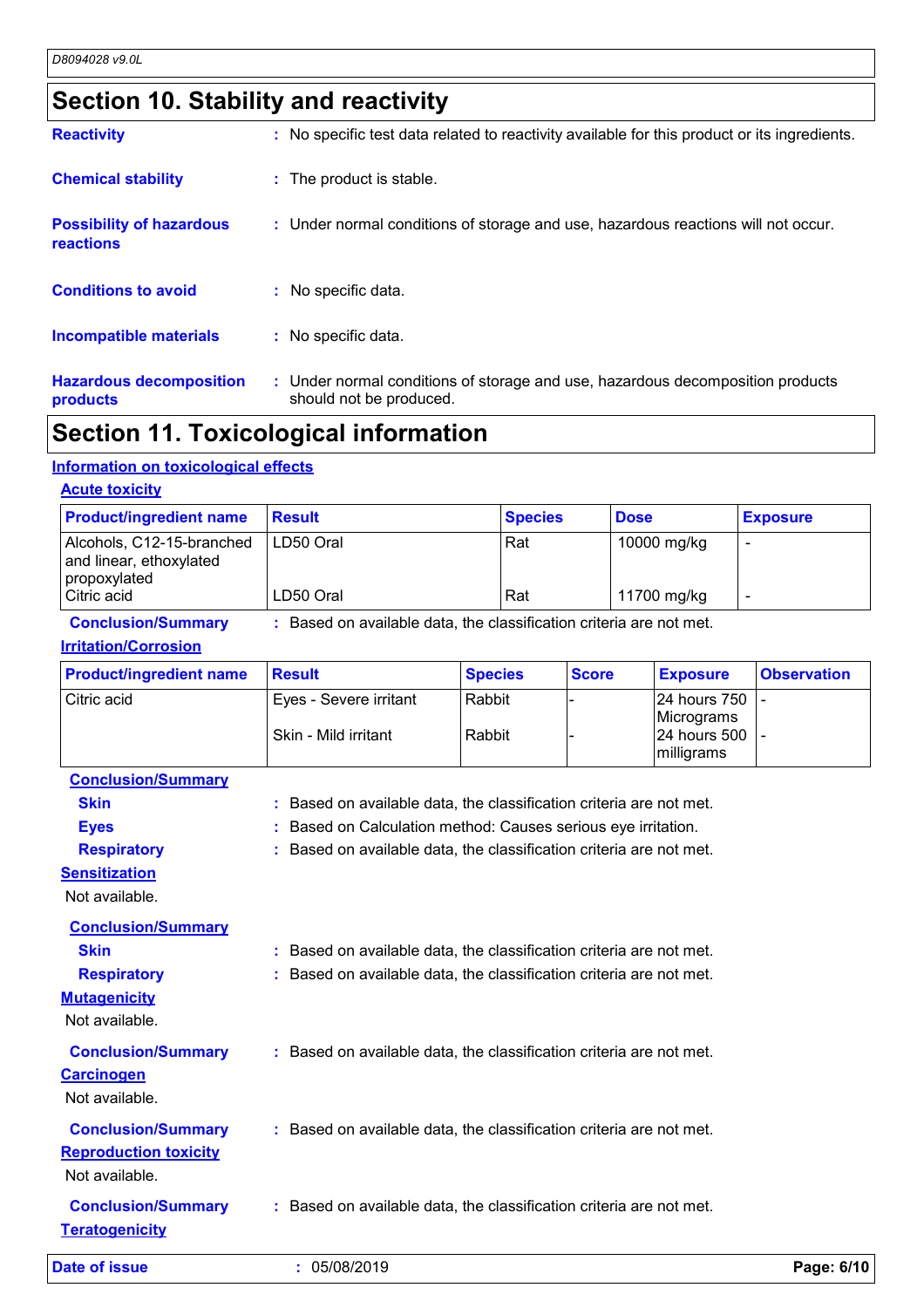# **Section 11. Toxicological information**

Not available.

| ι νυι αναιιανισ.                                                                                                                                                              |                                                                                            |  |  |
|-------------------------------------------------------------------------------------------------------------------------------------------------------------------------------|--------------------------------------------------------------------------------------------|--|--|
| <b>Conclusion/Summary</b><br>: Based on available data, the classification criteria are not met.<br><b>Specific target organ toxicity (single exposure)</b><br>Not available. |                                                                                            |  |  |
| <b>Specific target organ toxicity (repeated exposure)</b><br>Not available.                                                                                                   |                                                                                            |  |  |
| <b>Aspiration hazard</b><br>Not available.                                                                                                                                    |                                                                                            |  |  |
| <b>Information on the likely</b><br>routes of exposure                                                                                                                        | : Not available.                                                                           |  |  |
| <b>Potential acute health effects</b>                                                                                                                                         |                                                                                            |  |  |
| <b>Eye contact</b>                                                                                                                                                            | : Causes serious eye irritation.                                                           |  |  |
| <b>Inhalation</b>                                                                                                                                                             | : No known significant effects or critical hazards.                                        |  |  |
| <b>Skin contact</b>                                                                                                                                                           | : No known significant effects or critical hazards.                                        |  |  |
| <b>Ingestion</b>                                                                                                                                                              | : No known significant effects or critical hazards.                                        |  |  |
|                                                                                                                                                                               | Symptoms related to the physical, chemical and toxicological characteristics               |  |  |
| <b>Eye contact</b>                                                                                                                                                            | : Adverse symptoms may include the following:<br>pain or irritation<br>watering<br>redness |  |  |
| <b>Inhalation</b>                                                                                                                                                             | : No specific data.                                                                        |  |  |
| <b>Skin contact</b>                                                                                                                                                           | : No specific data.                                                                        |  |  |
| <b>Ingestion</b>                                                                                                                                                              | : No specific data.                                                                        |  |  |
|                                                                                                                                                                               | Delayed and immediate effects and also chronic effects from short and long term exposure   |  |  |
| <b>Short term exposure</b>                                                                                                                                                    |                                                                                            |  |  |
| <b>Potential immediate</b><br>effects                                                                                                                                         | : Not available.                                                                           |  |  |
| Potential delayed effects : Not available.                                                                                                                                    |                                                                                            |  |  |
| Long term exposure                                                                                                                                                            |                                                                                            |  |  |
| <b>Potential immediate</b><br>effects                                                                                                                                         | : Not available.                                                                           |  |  |
| <b>Potential delayed effects</b>                                                                                                                                              | : Not available.                                                                           |  |  |
| <b>Potential chronic health effects</b>                                                                                                                                       |                                                                                            |  |  |
| Not available.                                                                                                                                                                |                                                                                            |  |  |
| <b>Conclusion/Summary</b>                                                                                                                                                     | : Based on available data, the classification criteria are not met.                        |  |  |
| <b>General</b>                                                                                                                                                                | No known significant effects or critical hazards.                                          |  |  |
| <b>Carcinogenicity</b>                                                                                                                                                        | No known significant effects or critical hazards.                                          |  |  |
| <b>Mutagenicity</b>                                                                                                                                                           | No known significant effects or critical hazards.                                          |  |  |
| <b>Teratogenicity</b>                                                                                                                                                         | No known significant effects or critical hazards.                                          |  |  |
| <b>Developmental effects</b>                                                                                                                                                  | No known significant effects or critical hazards.                                          |  |  |
| <b>Fertility effects</b>                                                                                                                                                      | No known significant effects or critical hazards.                                          |  |  |

**Numerical measures of toxicity Acute toxicity estimates**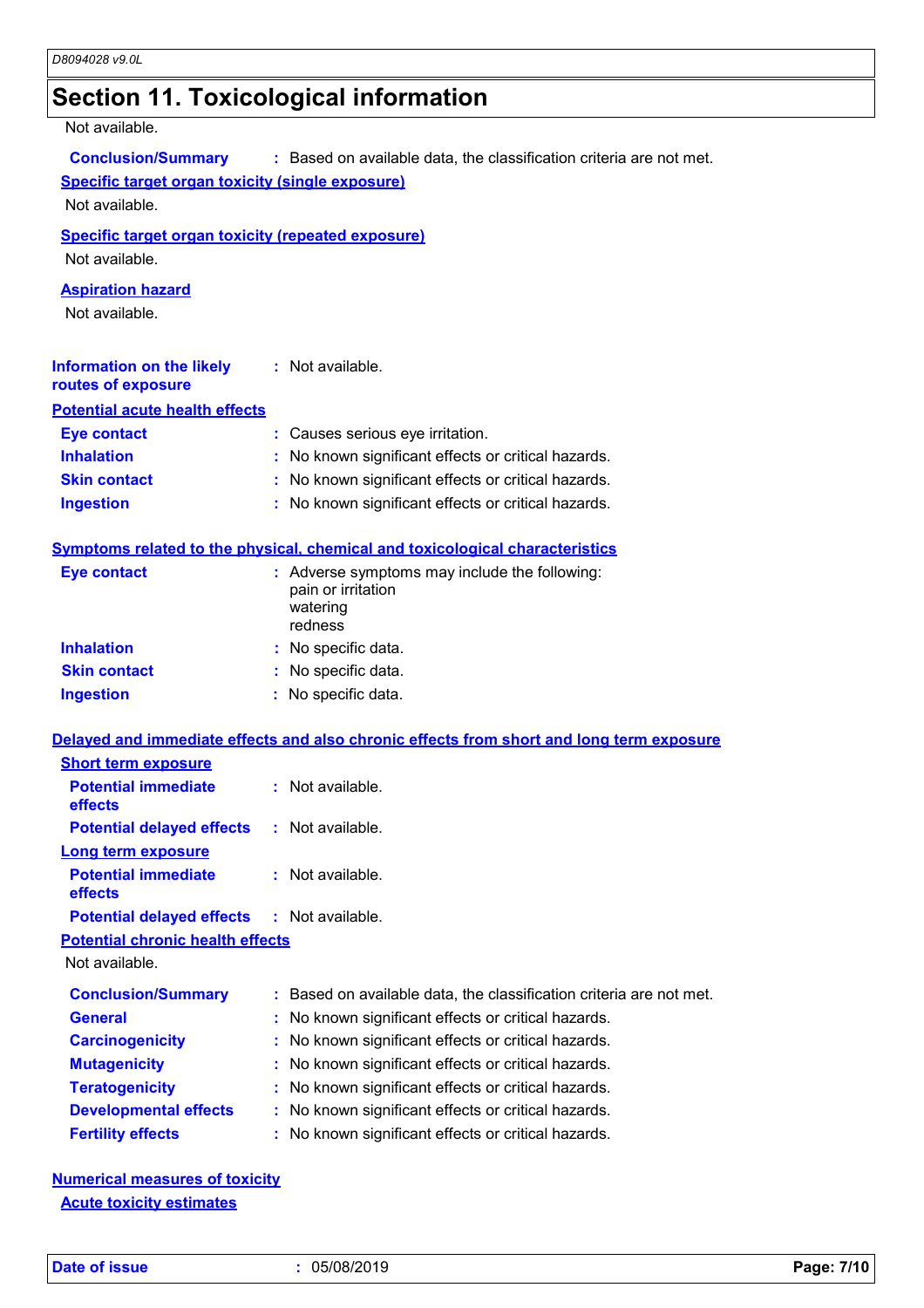|                                              | D8094028 v9.0L |                  |  |  |
|----------------------------------------------|----------------|------------------|--|--|
| <b>Section 11. Toxicological information</b> |                |                  |  |  |
|                                              | <b>Route</b>   | <b>ATE value</b> |  |  |
|                                              | Dermal         | 29629.6 mg/kg    |  |  |

### **Section 12. Ecological information**

#### **Toxicity** Alcohols, C12-15-branched and linear, ethoxylated propoxylated Acute LC50 1 to 10 mg/l Fish Fish 96 hours Chronic NOEC > 0.1 mg/l <br>Acute LC50 160000 µg/l Marine water Crustaceans - Carcinus maenas | 48 hours Citric acid **Acute LC50 160000 µg**/l Marine water - Adult 48 hours **Product/ingredient name** Result **Result Result Exposure Exposure Conclusion/Summary :** Based on available data, the classification criteria are not met.

### **Persistence and degradability**

| <b>Product/ingredient name</b>                                       | <b>Test</b>              | <b>Result</b>             |                   | <b>Dose</b> | <b>Inoculum</b>         |
|----------------------------------------------------------------------|--------------------------|---------------------------|-------------------|-------------|-------------------------|
| Alcohols, C12-15-branched<br>and linear, ethoxylated<br>propoxylated |                          | >60 % - Readily - 28 days |                   |             |                         |
| <b>Product/ingredient name</b>                                       | <b>Aquatic half-life</b> |                           | <b>Photolysis</b> |             | <b>Biodegradability</b> |
| Alcohols, C12-15-branched<br>and linear, ethoxylated<br>propoxylated |                          |                           |                   |             | Readily                 |

#### **Bioaccumulative potential**

| <b>Product/ingredient name</b> | <b>LogP</b> <sub>ow</sub> | <b>BCF</b> | <b>Potential</b> |
|--------------------------------|---------------------------|------------|------------------|
| Citric acid                    | 1.8                       |            | low              |

#### **Mobility in soil**

**Soil/water partition coefficient (KOC) :** Not available.

**Other adverse effects** : No known significant effects or critical hazards.

### **Section 13. Disposal considerations**

| <b>Disposal methods</b> | : The generation of waste should be avoided or minimized wherever possible.<br>Disposal of this product, solutions and any by-products should at all times comply<br>with the requirements of environmental protection and waste disposal legislation<br>and any regional local authority requirements. Dispose of surplus and non-<br>recyclable products via a licensed waste disposal contractor. Waste should not be<br>disposed of untreated to the sewer unless fully compliant with the requirements of<br>all authorities with jurisdiction. Waste packaging should be recycled. Incineration or<br>landfill should only be considered when recycling is not feasible. This material and<br>its container must be disposed of in a safe way. Care should be taken when<br>handling emptied containers that have not been cleaned or rinsed out. Empty |
|-------------------------|---------------------------------------------------------------------------------------------------------------------------------------------------------------------------------------------------------------------------------------------------------------------------------------------------------------------------------------------------------------------------------------------------------------------------------------------------------------------------------------------------------------------------------------------------------------------------------------------------------------------------------------------------------------------------------------------------------------------------------------------------------------------------------------------------------------------------------------------------------------|
|                         | containers or liners may retain some product residues. Avoid dispersal of spilled<br>material and runoff and contact with soil, waterways, drains and sewers.                                                                                                                                                                                                                                                                                                                                                                                                                                                                                                                                                                                                                                                                                                 |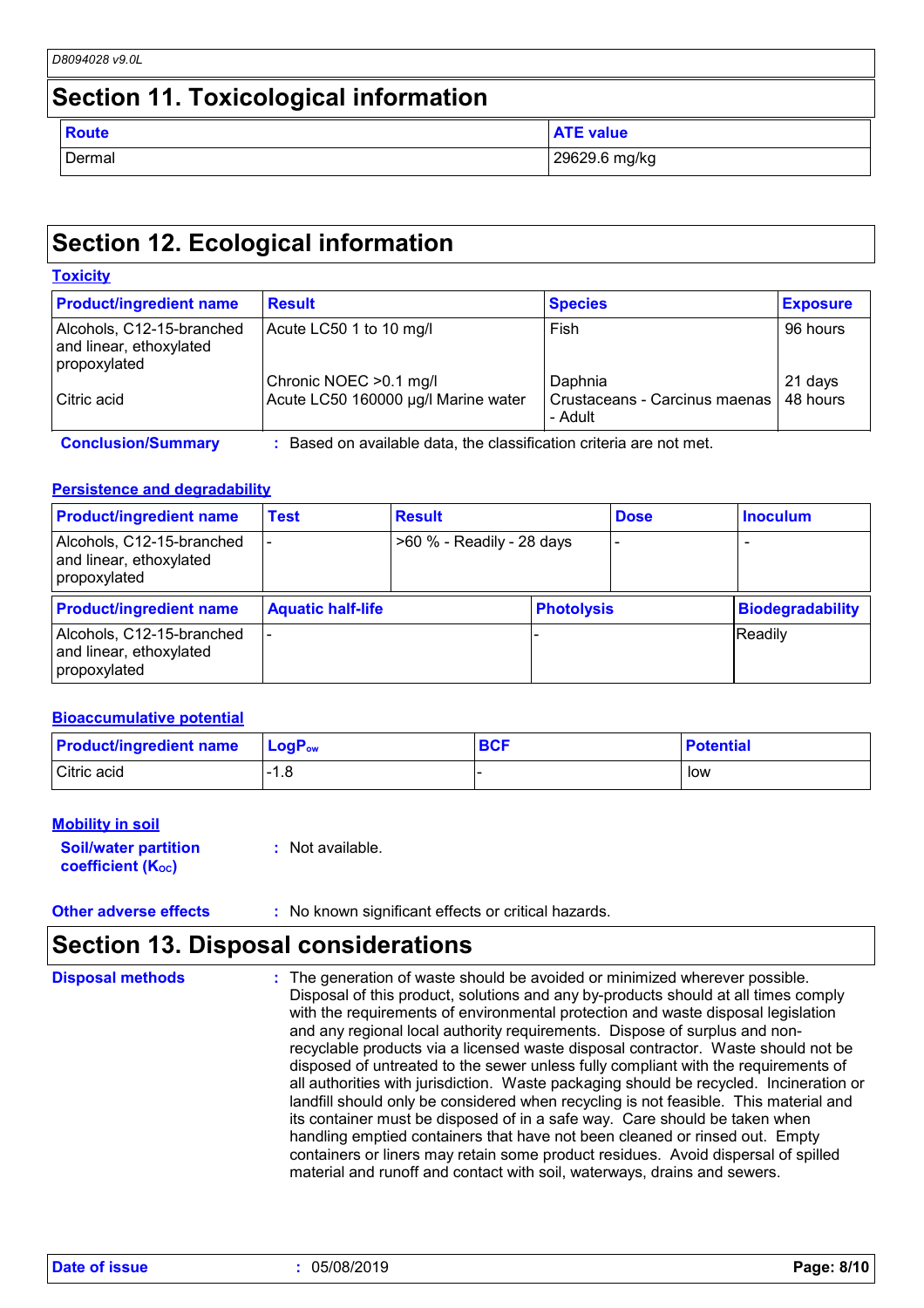### **Section 14. Transport information**

|                                      | <b>ADG</b>               | <b>ADR/RID</b> | <b>IMDG</b>    | <b>IATA</b>              |
|--------------------------------------|--------------------------|----------------|----------------|--------------------------|
| <b>UN number</b>                     | Not regulated.           | Not regulated. | Not regulated. | Not regulated.           |
| <b>UN proper</b><br>shipping name    | -                        |                |                |                          |
| <b>Transport hazard</b><br>class(es) | $\overline{\phantom{0}}$ |                |                | $\overline{\phantom{0}}$ |
| <b>Packing group</b>                 | $\overline{\phantom{a}}$ |                |                |                          |
| <b>Environmental</b><br>hazards      | No.                      | No.            | No.            | No.                      |

**Special precautions for user Transport within user's premises:** always transport in closed containers that are **:** upright and secure. Ensure that persons transporting the product know what to do in the event of an accident or spillage.

**Transport in bulk according to Annex II of MARPOL and the IBC Code :** Not available.

### **Section 15. Regulatory information**

### **Standard Uniform Schedule of Medicine and Poisons**

Not scheduled

### **Model Work Health and Safety Regulations - Scheduled Substances**

No listed substance

| <b>Australia inventory (AICS)</b>                           | : All components are listed or exempted. |
|-------------------------------------------------------------|------------------------------------------|
| <b>New Zealand Inventory of</b><br><b>Chemicals (NZIoC)</b> | : All components are listed or exempted. |
| <b>HSNO Group Standard</b>                                  | : Cleaning Products (Subsidiary hazard)  |
| <b>HSNO Approval Number</b>                                 | : HSR002530                              |
| <b>Approved Handler</b><br><b>Requirement</b>               | : No.                                    |
| <b>Tracking Requirement</b>                                 | : No.                                    |

### **Section 16. Any other relevant information**

| <b>Key to abbreviations</b> | : ADG = Australian Dangerous Goods<br>ATE = Acute Toxicity Estimate<br><b>BCF</b> = Bioconcentration Factor<br>GHS = Globally Harmonized System of Classification and Labelling of Chemicals<br>IATA = International Air Transport Association<br>IBC = Intermediate Bulk Container<br><b>IMDG = International Maritime Dangerous Goods</b><br>LogPow = logarithm of the octanol/water partition coefficient<br>MARPOL = International Convention for the Prevention of Pollution From Ships,<br>1973 as modified by the Protocol of 1978. ("Marpol" = marine pollution)<br>NOHSC = National Occupational Health and Safety Commission<br>SUSMP = Standard Uniform Schedule of Medicine and Poisons<br>UN = United Nations<br>APVMA= Australian Pesticides and Veterinary Medicines Authority<br>TGA = Therapeutic Good Administration |
|-----------------------------|----------------------------------------------------------------------------------------------------------------------------------------------------------------------------------------------------------------------------------------------------------------------------------------------------------------------------------------------------------------------------------------------------------------------------------------------------------------------------------------------------------------------------------------------------------------------------------------------------------------------------------------------------------------------------------------------------------------------------------------------------------------------------------------------------------------------------------------|
|-----------------------------|----------------------------------------------------------------------------------------------------------------------------------------------------------------------------------------------------------------------------------------------------------------------------------------------------------------------------------------------------------------------------------------------------------------------------------------------------------------------------------------------------------------------------------------------------------------------------------------------------------------------------------------------------------------------------------------------------------------------------------------------------------------------------------------------------------------------------------------|